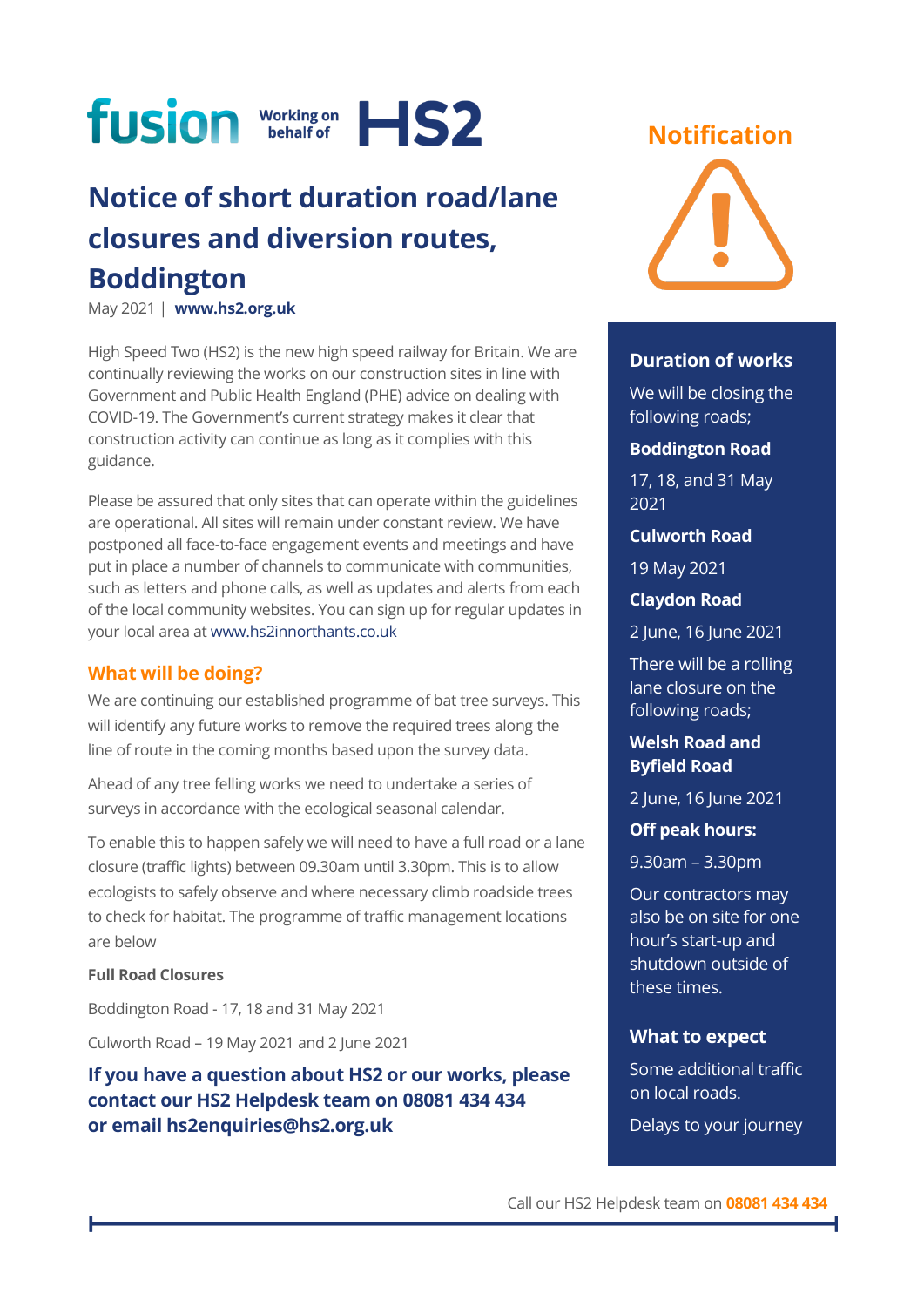**www.hs2.org.uk**

### **What will we be doing continued,**

#### **Full Road Closures**

Claydon Road - 2 and 16 June 2021

The roads will be open as usual outside of these hours.

#### **Rolling Lane Closure with traffic lights**

Welsh Road **-** 2 and 16 June 2021

Byfield Road -2 June and 16 June 2021

Details of the road or lane closures and diversion routes can be found on the maps enclosed.

To notify road users of the upcoming road closure, verge advance warning signs will be erected.

The diversion signage will be in place and operated during the working hours described, however road closed signs will be removed when nonworking hours resume. These signs will be mounted on standard A frames and secured with ballasted sandbags.

The diversion routes for the road closure can be viewed on the next page or alternatively they can be found at [www.hs2innorthants.co.uk](http://www.hs2innorthants.co.uk/)

### **How may this affect you?**

We will be working hard to ensure any impacts on residents are kept to a minimum during these and all our future works. You may notice a little extra traffic on the road immediately around the sites with workers and delivery vehicles moving to and from the site. There may be some noise from the machinery. All machinery will be restricted to running between the hours of 8am to 6pm.

For this stage of works we will not be closing any Public Rights of Way.

For further updates about these works and HS2 in general, please visit [www.hs2innorthants.co.uk](http://www.hs2innorthants.co.uk/) where you can sign up to news alerts.

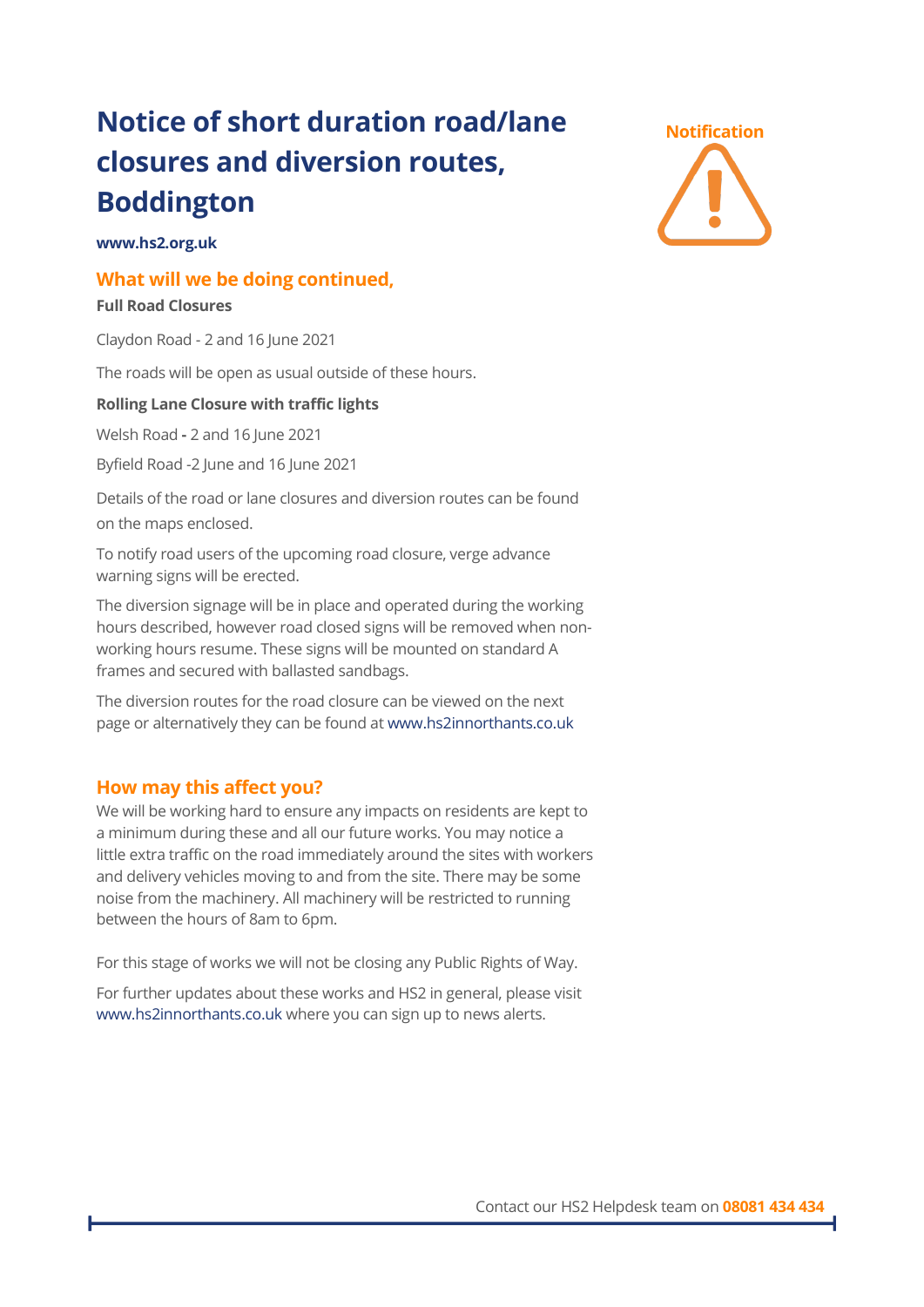



**www.hs2.org.uk**

**Location of Boddington Road closure and diversion route 17, 18 and 31 May 2021**

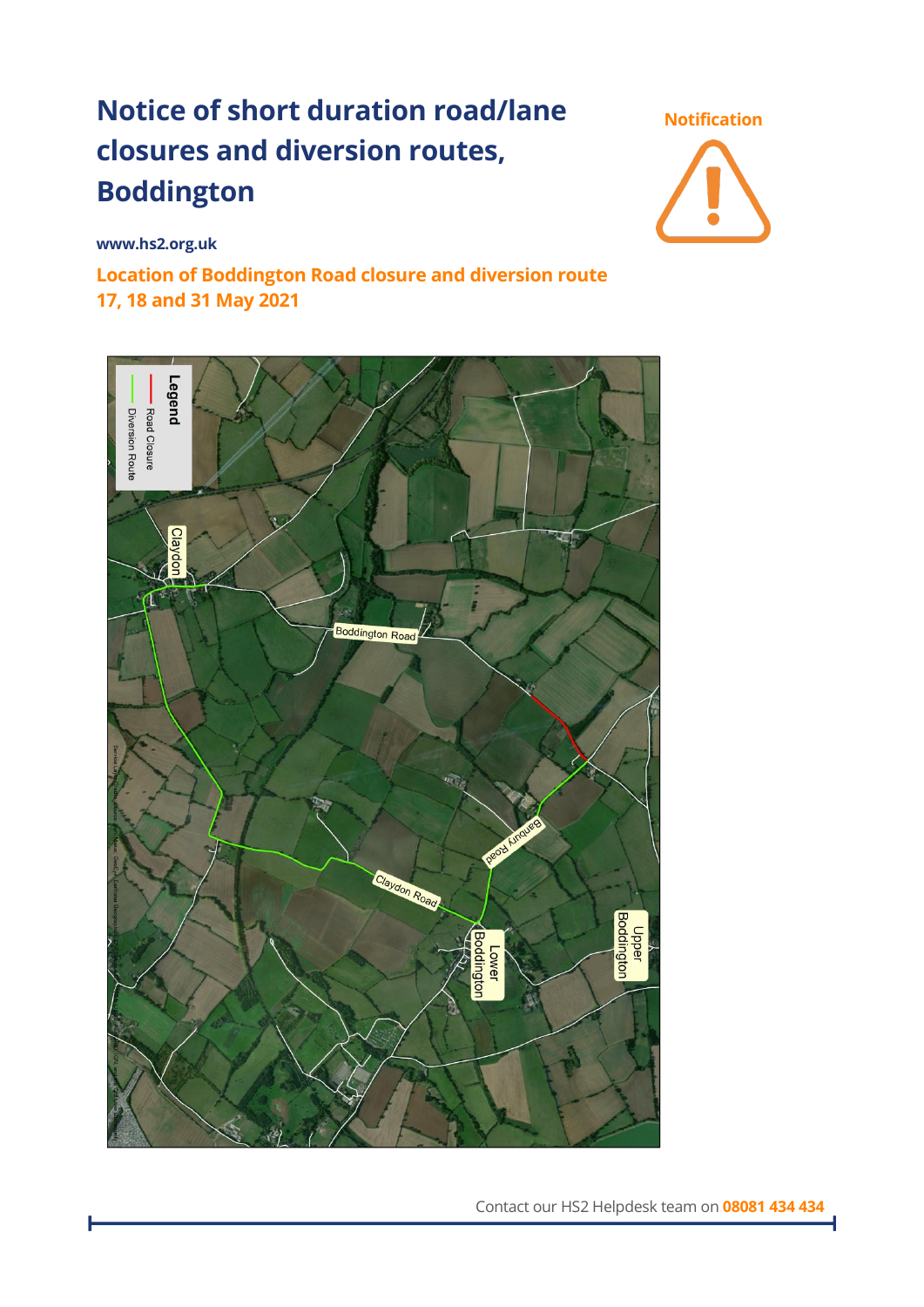**Notification**

**www.hs2.org.uk**

**Location of Culworth Road closure and diversion route 19 May and 2 June 2021**

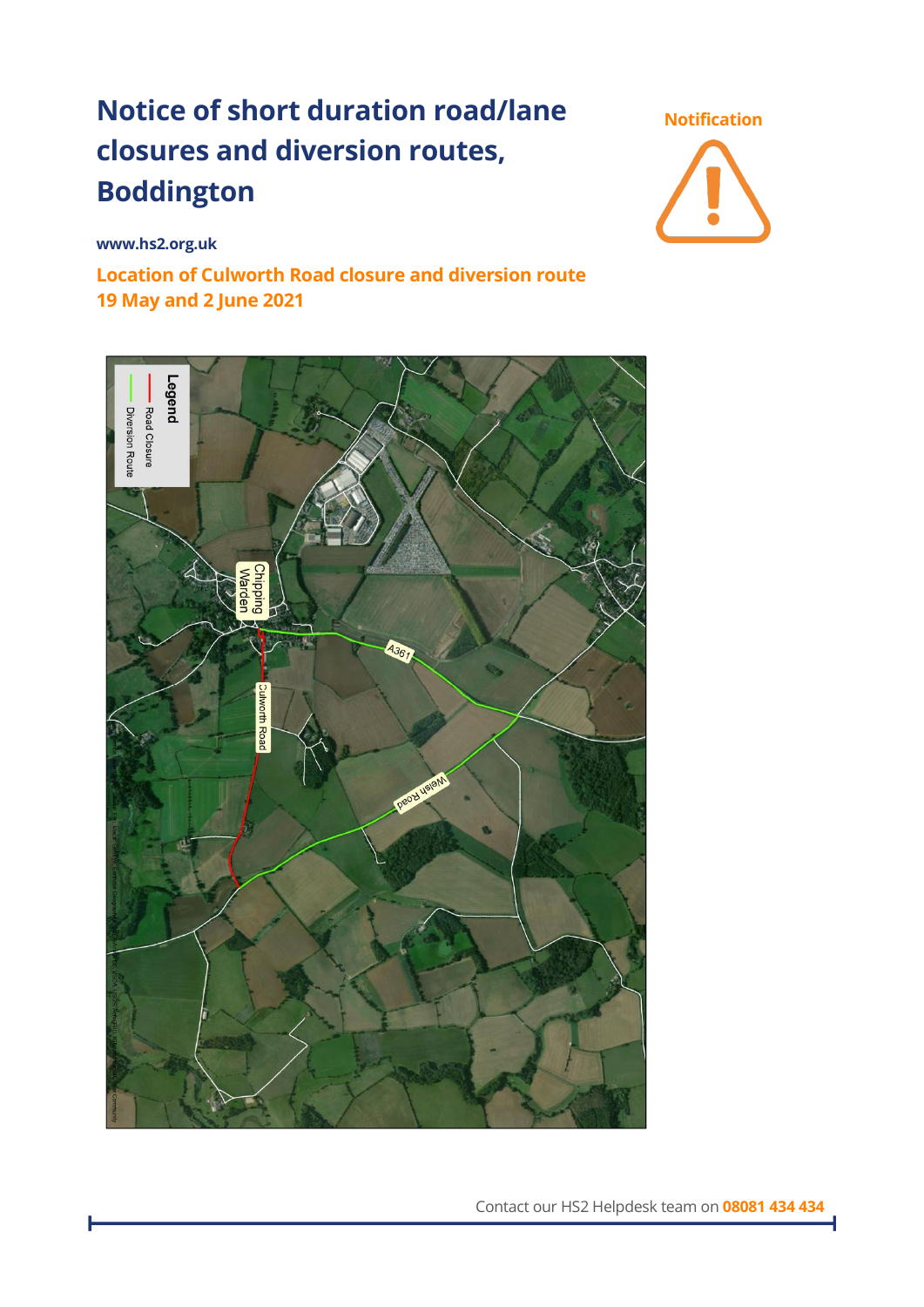**Notification**

**www.hs2.org.uk**

**Location of Claydon Road closure and diversion route 2 and 16 June 2021** 

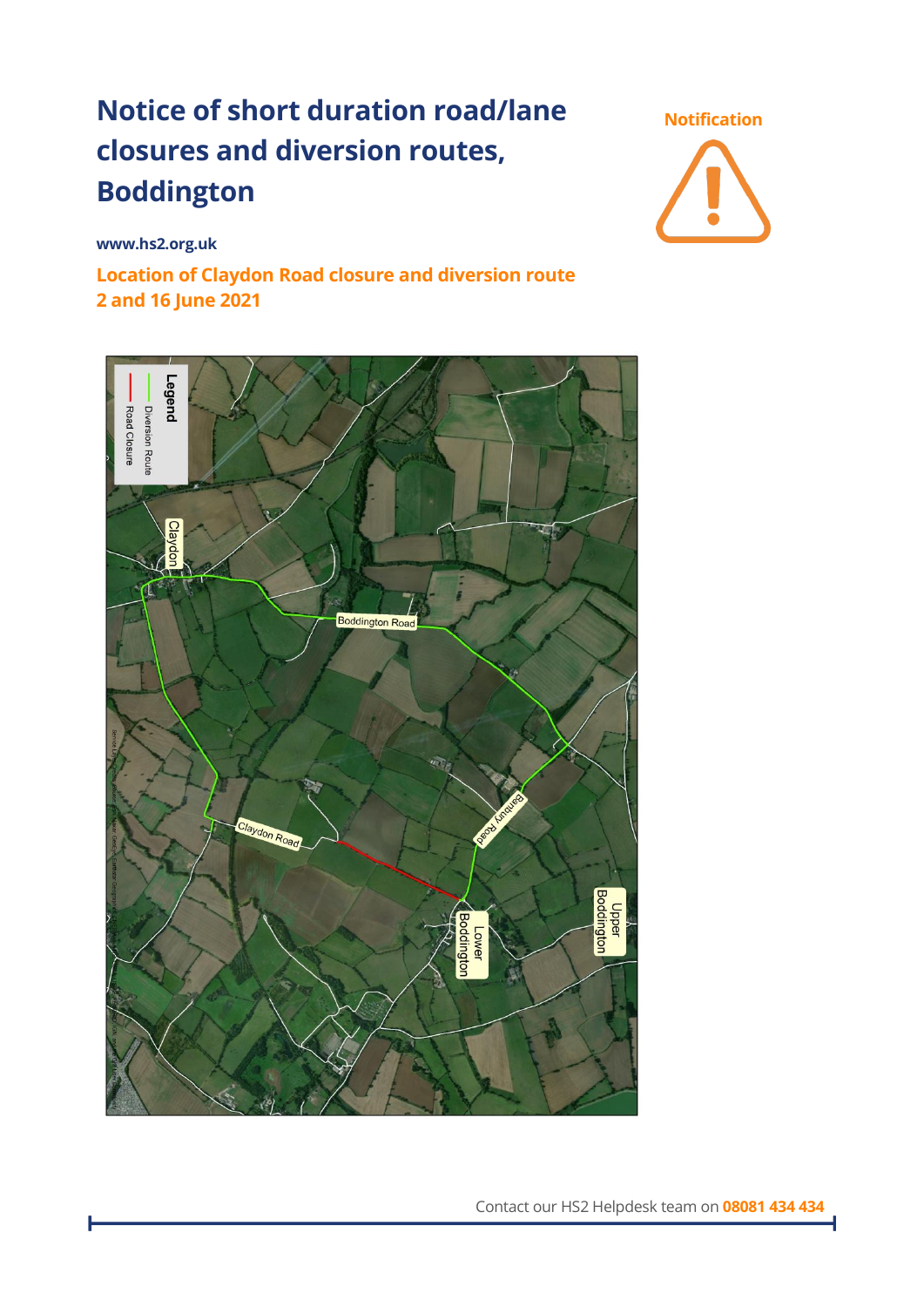**Notification**



### **www.hs2.org.uk**

**Six locations for the rolling lane closure with traffic lights – Welsh Road and Byfield Road, 2 and 16 June 2021 (first 4 locations below)**





Contact our HS2 Helpdesk team on **08081 434 434**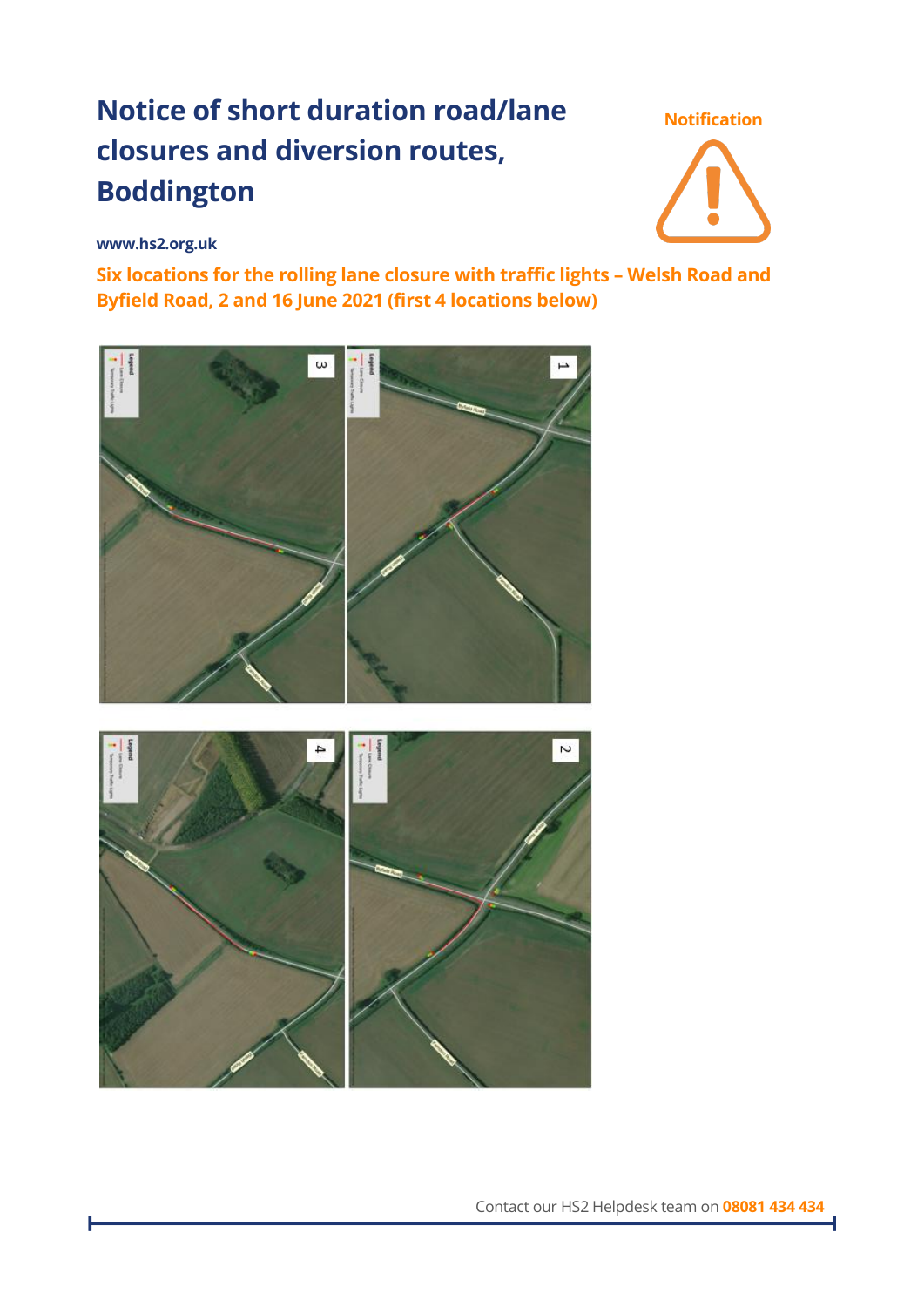**Notification**



### **www.hs2.org.uk**

**Six locations for the rolling lane closure with traffic lights – Welsh Road and Byfield Road, 2 and 16 June 2021 (last 2 locations below)**